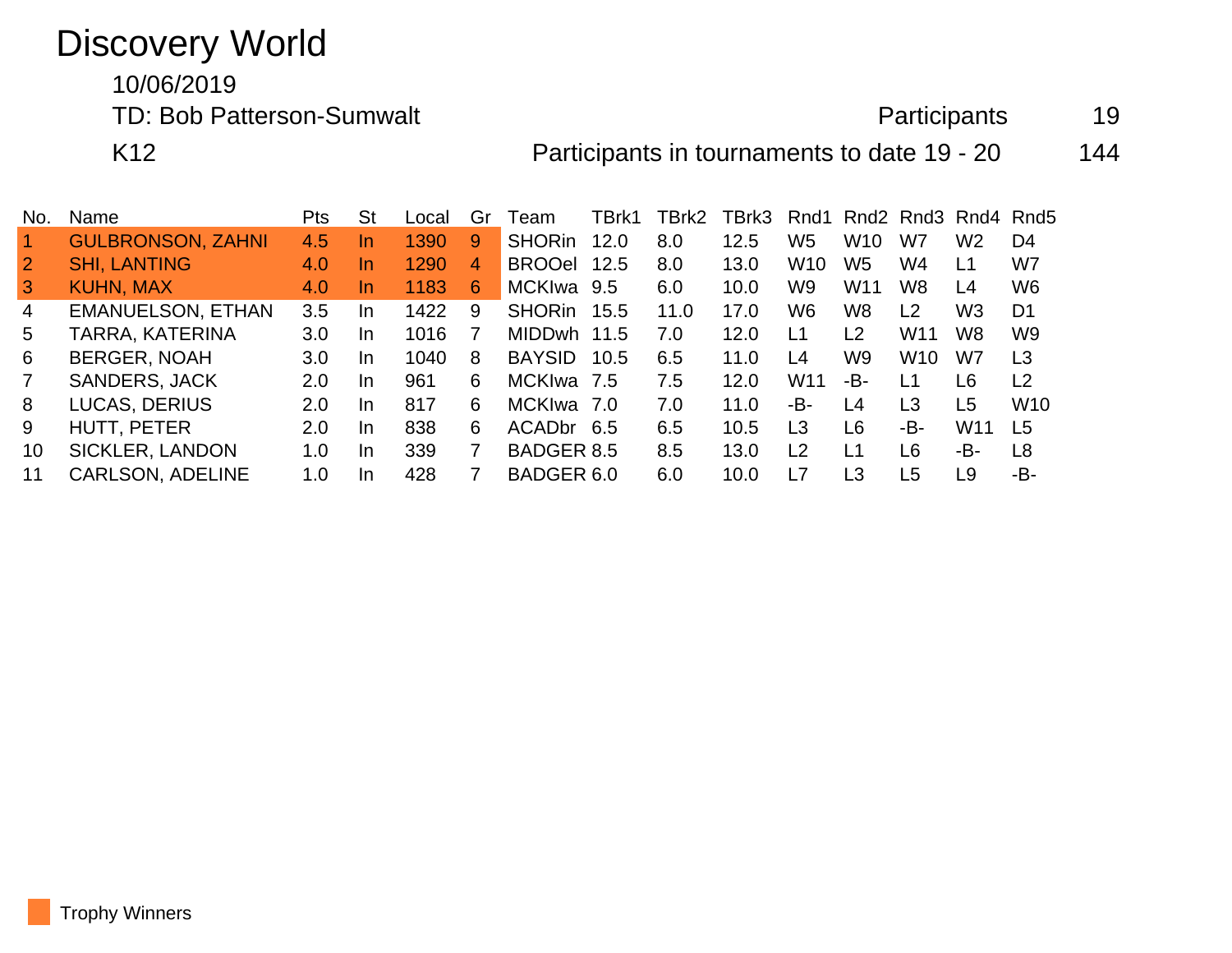## K5 Individual Standings

|                | No. Name               | Pts.          | -St |      |                   | Local Gr Team TBrk1 TBrk2 TBrk3 Rnd1 Rnd2 Rnd3 Rnd4 Rnd5 |     |     |      |                |                |                |                |                |
|----------------|------------------------|---------------|-----|------|-------------------|----------------------------------------------------------|-----|-----|------|----------------|----------------|----------------|----------------|----------------|
| $\sim$         | <b>FREEZE, GRANT</b>   | 5.0           | In. | 828  | $\overline{4}$    | STORfo 11.5                                              |     | 8.0 | 11.5 | W <sub>6</sub> | W8             | W4             | W2 W3          |                |
| $\overline{2}$ | <b>JOHNSON, NOAH</b>   | 3.5           | In. | 887  | $\vert 4 \rangle$ | WALDOR 13.0                                              |     | 8.0 | 14.0 | W5             | W7             | W3             | $\mathsf{L}$ 1 | D4             |
| 3 <sup>1</sup> | <b>FELLERS, DANIEL</b> | 3.0           | In. | -676 | 3 <sup>°</sup>    | MEQUON13.5                                               |     | 8.5 | 13.5 | W8             | W6             | L <sub>2</sub> | W4 L1          |                |
| $\overline{4}$ | ARAGONES, JAMES        | $2.5^{\circ}$ | In. | 777  | 3                 | PRAIke 9.0                                               |     | 9.0 | 15.0 | W7             | W5             | -L1            | $\overline{1}$ | D <sub>2</sub> |
| $5 -$          | MEYER, AARON           | $2.5^{\circ}$ | In. | 655  | 2                 | HOLYma 6.0                                               |     | 6.0 | 10.5 | L <sub>2</sub> | L <sub>4</sub> | W7             | D6.            | W7             |
|                | 6 SUKHAVASI, CHAITANYA | 2.5           | In. | 586  | -3                | SOUTfr                                                   | 5.5 | 5.5 | 10.5 | L <sub>1</sub> | L <sub>3</sub> | W8             | D <sub>5</sub> | W8             |
| 7              | TARRA, ELIZABETH       | 1.0           | In. | 356  | -3                | RICHwh 7.5                                               |     | 7.5 | 11.0 | L <sub>4</sub> | L <sub>2</sub> | I 5            | W8 L5          |                |
| 8              | MEYER, ALYSSA          | 0.0           | In  | 100. |                   | HOLYma 9.0                                               |     | 8.0 | 14.0 | L3             | L <sub>1</sub> | I 6.           | <u> 17</u>     | - 16           |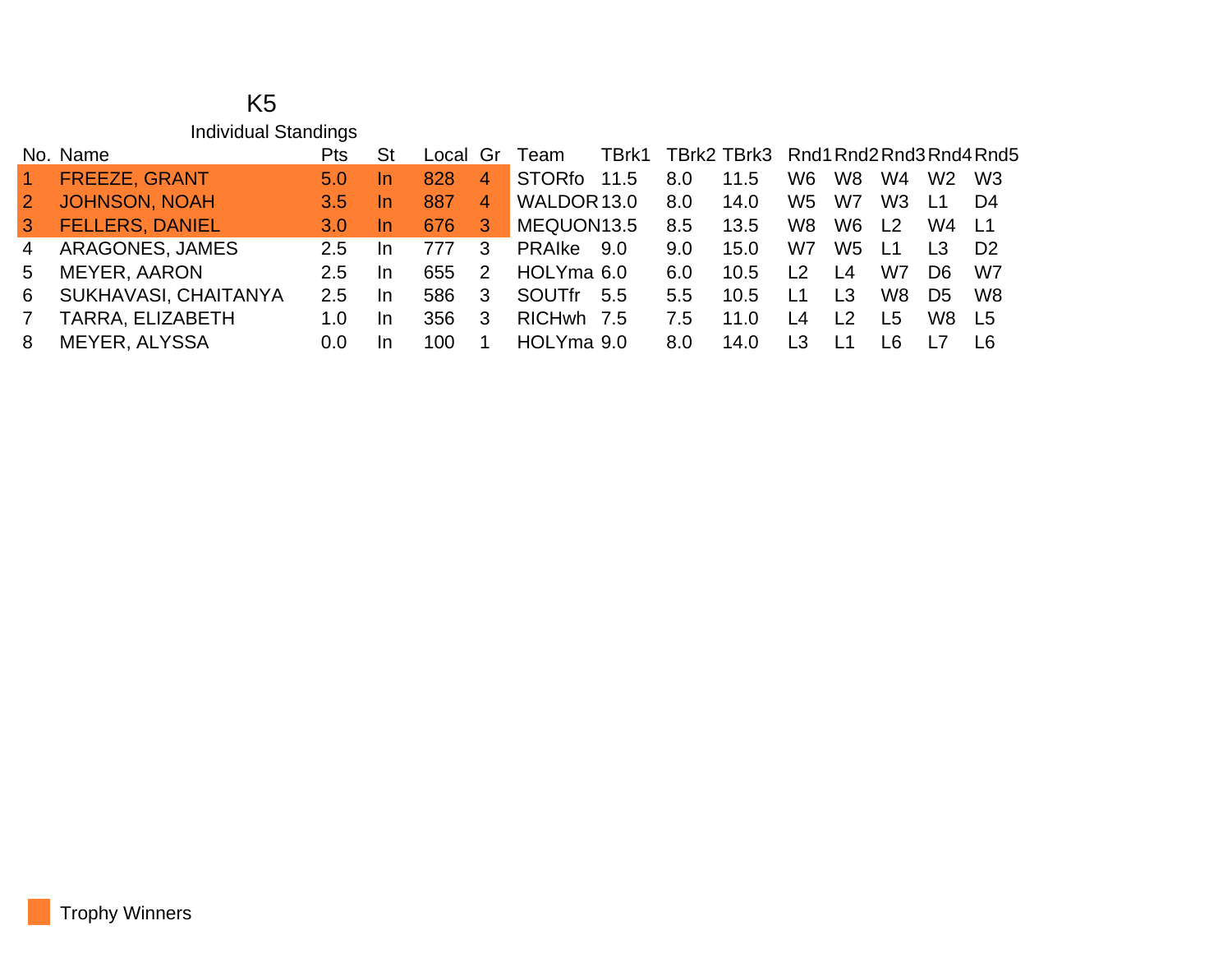## K12

Team Standings

| Plc            | Name (Players: Top 4 used)          | Score | Med  | Solk | SBx2 | Cum  |
|----------------|-------------------------------------|-------|------|------|------|------|
|                |                                     |       |      |      |      |      |
| $\overline{1}$ | MCKINLEY ELEMENTARY, WAUWATOSA, (3) | 8.0   | 20.5 | 33.0 | 15.0 | 26.0 |
|                | KUHN, MAX (4.0,1183)                |       |      |      |      |      |
|                | SANDERS, JACK (2.0,961)             |       |      |      |      |      |
|                | <b>LUCAS, DERIUS (2.0,817)</b>      |       |      |      |      |      |
| $\overline{2}$ | Shorewood Intermediate School (2)   | 8.0   | 19.0 | 29.5 | 43.0 | 26.0 |
|                | GULBRONSON, ZAHNI (4.5,1390)        |       |      |      |      |      |
|                | EMANUELSON, ETHAN (3.5,1422)        |       |      |      |      |      |
| $\mathbf{3}$   | BADGER (2)                          | 2.0   | 14.5 | 23.0 | 0.0  | 1.0  |
| $\overline{4}$ | BROOKFIELD ELEMENTARY (1)           | 4.0   | 8.0  | 13.0 | 17.0 | 13.0 |
| 5              | WHITEFISH BAY MIDDLE SCHOOL, Wh (1) | 3.0   | 7.0  | 12.0 | 7.0  | 6.0  |
| 6              | Bayside Middlle School, Baysid (1)  | 3.0   | 6.5  | 11.0 | 7.0  | 9.0  |
| $\overline{7}$ | BROOKFIELD ACADEMY, Brookfield (1)  | 2.0   | 6.5  | 10.5 | 1.0  | 4.0  |